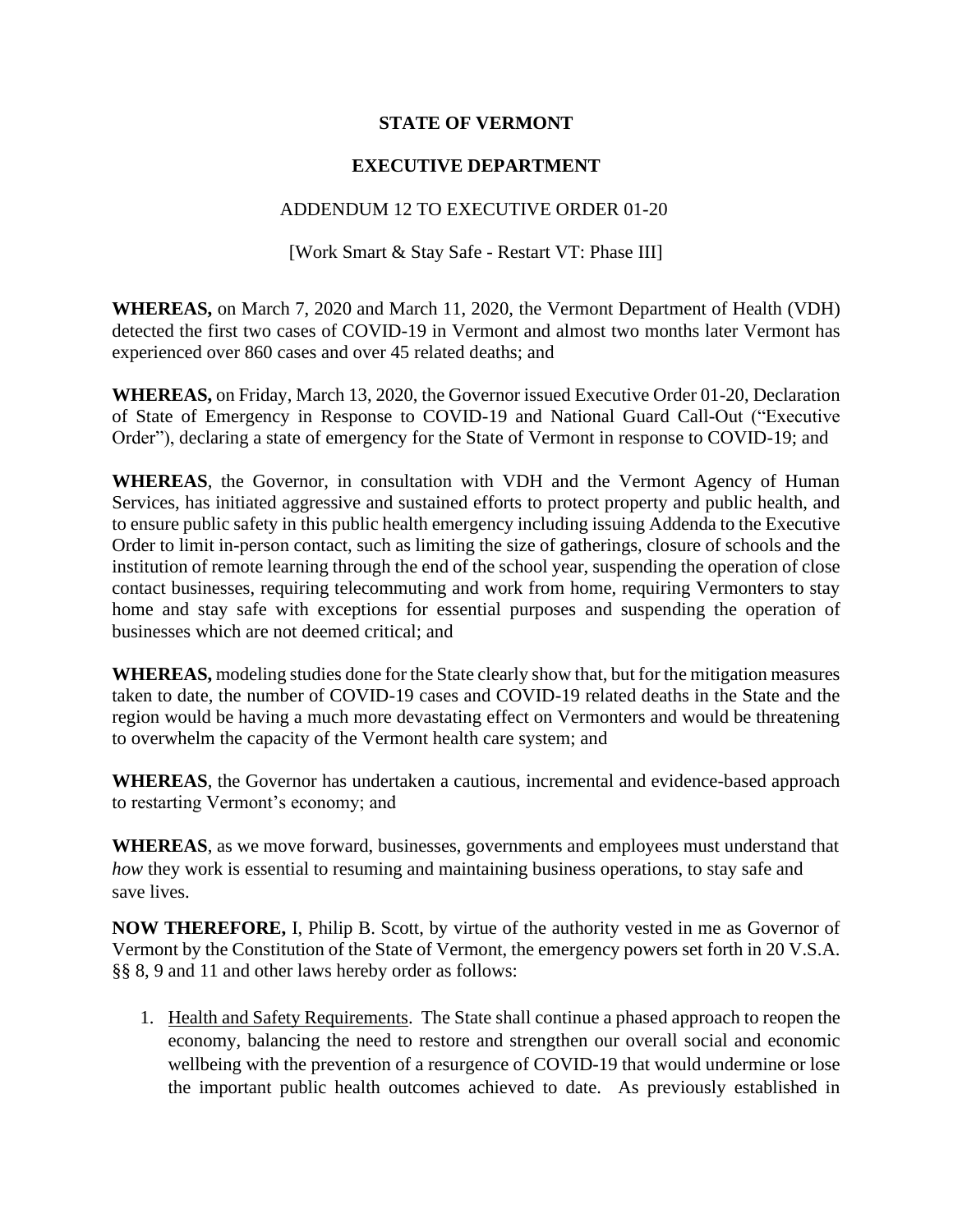Addendum 11 to the Executive Order, in order to achieve this balance, all businesses and non-profit and government entities, including employees and contractors of government entities, which are operating or will be operating during the declared State of Emergency, shall implement the following physical distancing, health and sanitation measures in accordance with Vermont Department of Health, CDC and Agency of Commerce and Community Development (ACCD) guidelines:

- a. Employees shall not report to, or be allowed to remain at, work or job site if sick or symptomatic (with fever, cough, and/or shortness of breath).
- b. Employees must observe strict social distancing of six feet while on the job. Businesses and non-profit or government entities shall ensure customers observe strict social distancing of six feet while on location, to the extent possible.
- c. Employees must wear face coverings over their nose and mouth when in the presence of others. In the case of retail cashiers, a translucent shield or "sneeze guard" is acceptable in lieu of a mask.
- d. Employees must have easy and frequent access to soap and water or hand sanitizer during duration of work, and handwashing or hand sanitization should be required before entering, and leaving, job sites. All common spaces and equipment, including bathrooms, frequently touched surfaces and doors, tools and equipment, and vehicles must be cleaned and disinfected regularly.
- e. No more than two people shall occupy one vehicle when conducting work.
- f. Prior to the commencement of each work shift, pre-screening, including temperature checks and health survey shall be required to verify each employee has no symptoms of respiratory illness (fever, cough, and/or shortness of breath). At the present time non-contact thermometers are in short supply, however employers shall immediately order, and use their best efforts to obtain, thermometers in order to conduct routine temperature checks.
- g. Signs must be posted at all entrances clearly indicating that no one may enter if they have symptoms of respiratory illness.
- h. No congregation of employees shall be permitted on site.
- i. No workers who have knowledge of contact with a worker who is diagnosed with COVID-19 shall be permitted on site and shall quarantine for 14 days.
- j. Indoor workspaces where more than 2 employees are working must have good air circulation.
- k. All operations shall designate a health officer on-site at every shift responsible for ensuring compliance with the Executive Order and the Addenda thereto and applicable ACCD Guidance. This person shall have the authority to stop or modify activities to ensure work conforms with the mandatory health and safety requirements.
- l. All employees, including those already working (except healthcare workers, first responders, and others already trained in infection control, personal protection/universal precautions), must complete, and employers must document, a mandatory training on health and safety requirements as provided by VOSHA, or another training program that meets or exceeds the VOSHA-provided standard.
- 2. Enhanced Training Requirements. On April 27, 2020, Vermont Occupational Safety and Health Agency (VOSHA) developed a minimum level of health and safety training to be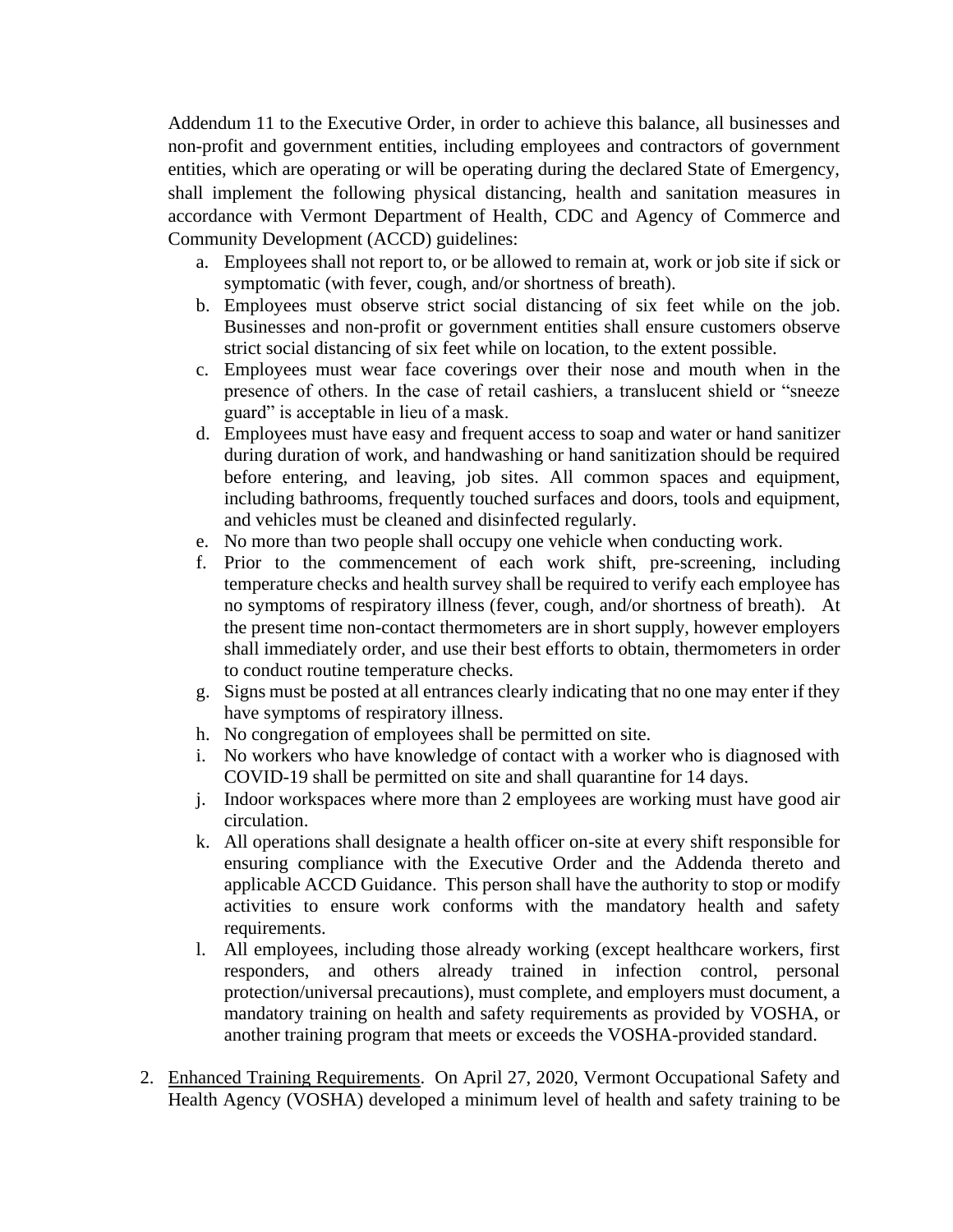completed by all employees and documented by businesses and non-profit and government entities in operation, no later than May 4, 2020. VOSHA has undertaken the preparation of translated versions of the training, and those employees and employers who require translated versions shall have an additional week from the date of release of the translation to complete and document the training. VOSHA training establishes a minimum standard for training which will not be sufficient for all businesses and non-profit and government entities to reopen safely during the COVID-19 pandemic.

Except as set forth below, employers, or industries, trade associations, chambers of commerce or similar representative organizations acting on behalf of employers, shall adopt a training program prior to reopening. In many cases, this will require a plan that augments the VOSHA training standards with additional policies and procedures customized to the unique nature of the entity or sector-specific employment environment. Consideration shall be given to the ability of a particular industry sector or business or nonprofit or government entity to deliver goods or services in a manner that does not put either employees or the public at risk of exposure to the COVID-19 virus during an outbreak.

Augmented plans should assess the need to:

- Adopt a phased approach to reopening which provides sufficient opportunity to operate first in a low density and low contact environment before making the incremental changes needed to accommodate more moderate density activity while continuing to maintain health and safety.
- Update physical and administrative safety systems to accommodate COVID-19 VDH/CDC/VOSHA guidelines, health monitoring, including temperature checks, cleaning and sanitizing methods and physical distancing measures.
- Take appropriate measures to protect employees at greater risk of contact by virtue of their occupational role or setting.

ACCD shall provide guidance and examples for developing health and safety training plans.

All businesses and non-profit and government entities who have suspended operations for 7 or more days under Addendum 6 to the Executive Order (Stay Home/Stay Safe) shall have on file a health and safety training plan prior to reopening. The plan shall be made available to VOSHA or to any employee upon request.

Notwithstanding the foregoing, businesses and non-profits and government entities with fewer than 10 employees at any one office or site of operation, may elect to implement the VOSHA training.

- 3. Customer and General Public Mask Use**.** Customers and the public in general, are encouraged to wear face coverings over their nose and mouth any time they are interacting with others from outside their households. Businesses and non-profit and government entities may require customers or clients to wear masks.
- 4. Mask Use on Public Transit Conveyances or in Mass Transportation Facilities. The traveling and commuting public shall wear face coverings over their nose and mouth any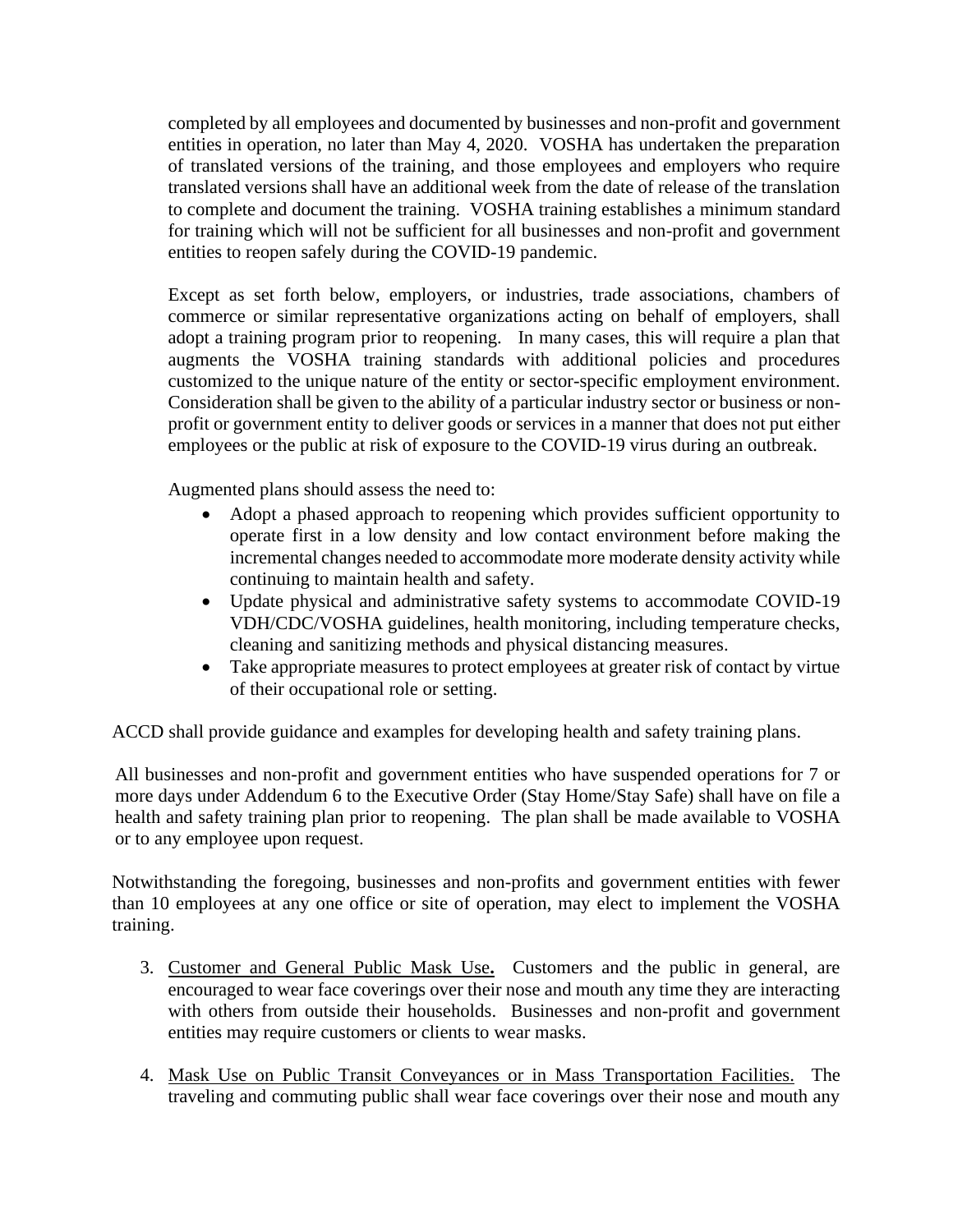time they are using public transportation conveyances, including busses, trains and ride services and when in a mass transportation station or terminal, including airports.

5. Phased Restart. Preventing outbreaks and limiting the spread of COVID-19 is the only way to avoid future business and social disruption. The success of this phased restart will depend in large part on the ability of employers and employees to adhere to the public health, safety, and social distancing measures essential to limiting the spread of illness.

Subject to compliance by all affected businesses and non-profit and government entities with the health and safety requirements set forth above and ACCD guidance developed in consultation with VDH and the Department of Public Safety/Division of Emergency Management, Phase 3 of this effort, effective May 4, 2020, will allow the following:

- a. Small crews of no more than ten (10) persons per location/job, to perform outdoor work and construction work in unoccupied job sites. An unoccupied job site may be a single unit in a commercial or residential structure. "Unoccupied," may include sites vacated for the duration of the construction work.
- b. Manufacturing and distribution operations may resume with a maximum of 10 (ten) employees in any location if they are low-density and ensure employees are at least six feet apart at all times.
- c. Supporting operations may continue with the minimum number of employees necessary to support curbside pick-up and delivery services, and in accordance with the guidance issued by ACCD.
- 6. Manufacturing, construction, and distribution operations. Subject to (1) compliance with the health and safety requirements set forth above and ACCD guidance and (2) the development of enhanced training programs as set forth above, effective May 11, 2020, manufacturing, construction, and distribution operations may restart with as few employees as necessary to permit full operations while continuing to maintain health and safety.
- 7. Education and Compliance. VOSHA, VDH inspectors and AAFM inspectors shall, in the ordinary course of the performance of their duties, ensure businesses and non-profit and government entities have awareness of and access to the information necessary to comply with the health and safety requirements of this Addendum 12 to the Executive Order.
- 8. Businesses and non-profit and government entities deemed critical in accordance with Addendum 6 to the Executive Order and ACCD Sector Guidance (Stay Home/Stay Safe), may continue to operate under pre-existing guidance and shall operate in accordance with mandatory health and safety and training requirements set forth above.
- 9. In accordance with Addendum 5 to the Executive Order (Order to Work From Home for all Businesses and Non-Profits) and Stay Home/Stay Safe, all businesses, non-profit entities and government entities shall continue procedures to support work from home and telecommuting for all workers to the extent possible.